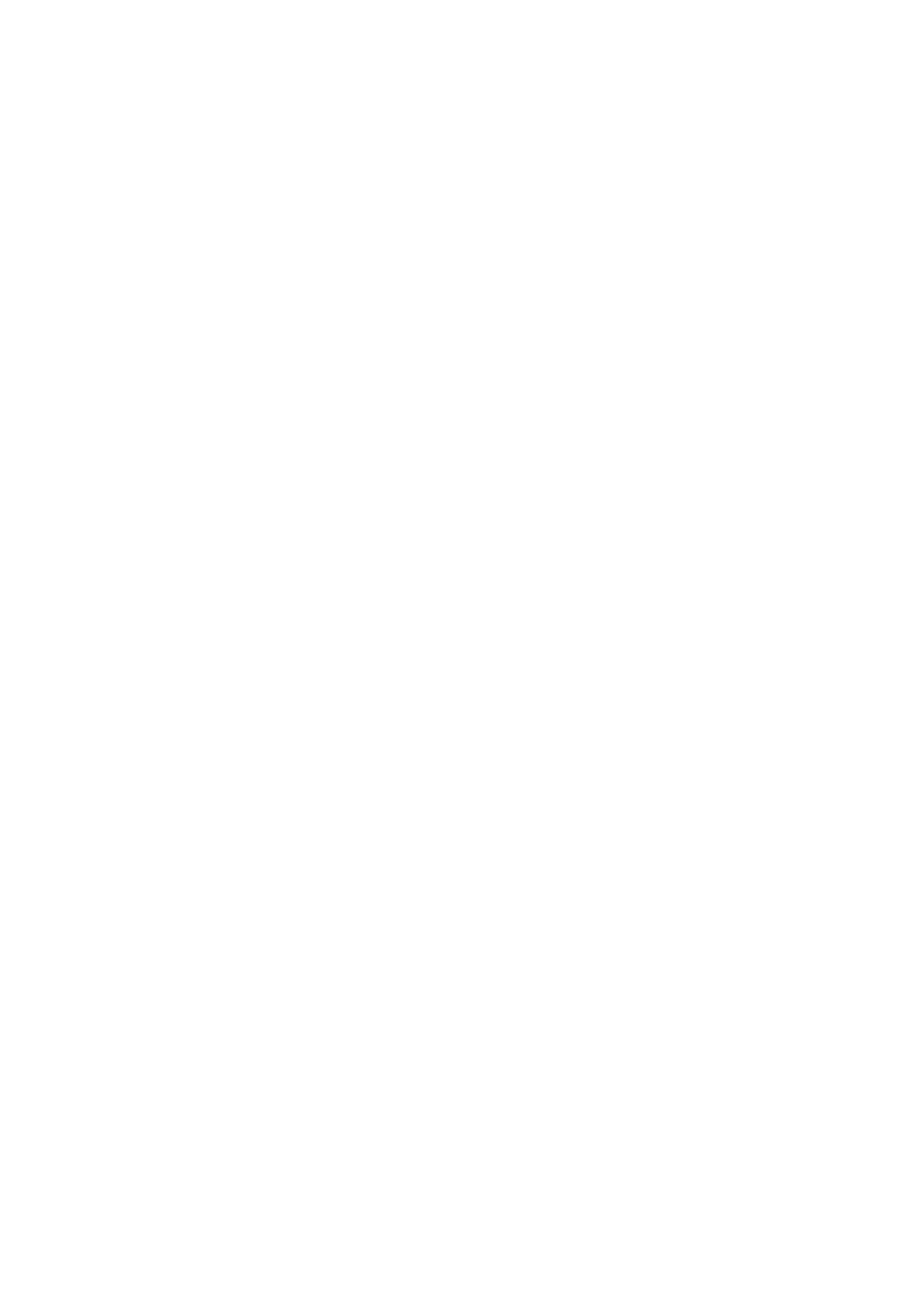Introduced by Revd the Hon F J Nile, MLC First print



New South Wales

# **State Senate Bill 2010**

### **Contents**

|                               | Page |
|-------------------------------|------|
| 1 Name of Act                 |      |
| 2 Commencement                |      |
| The State Senate and Senators |      |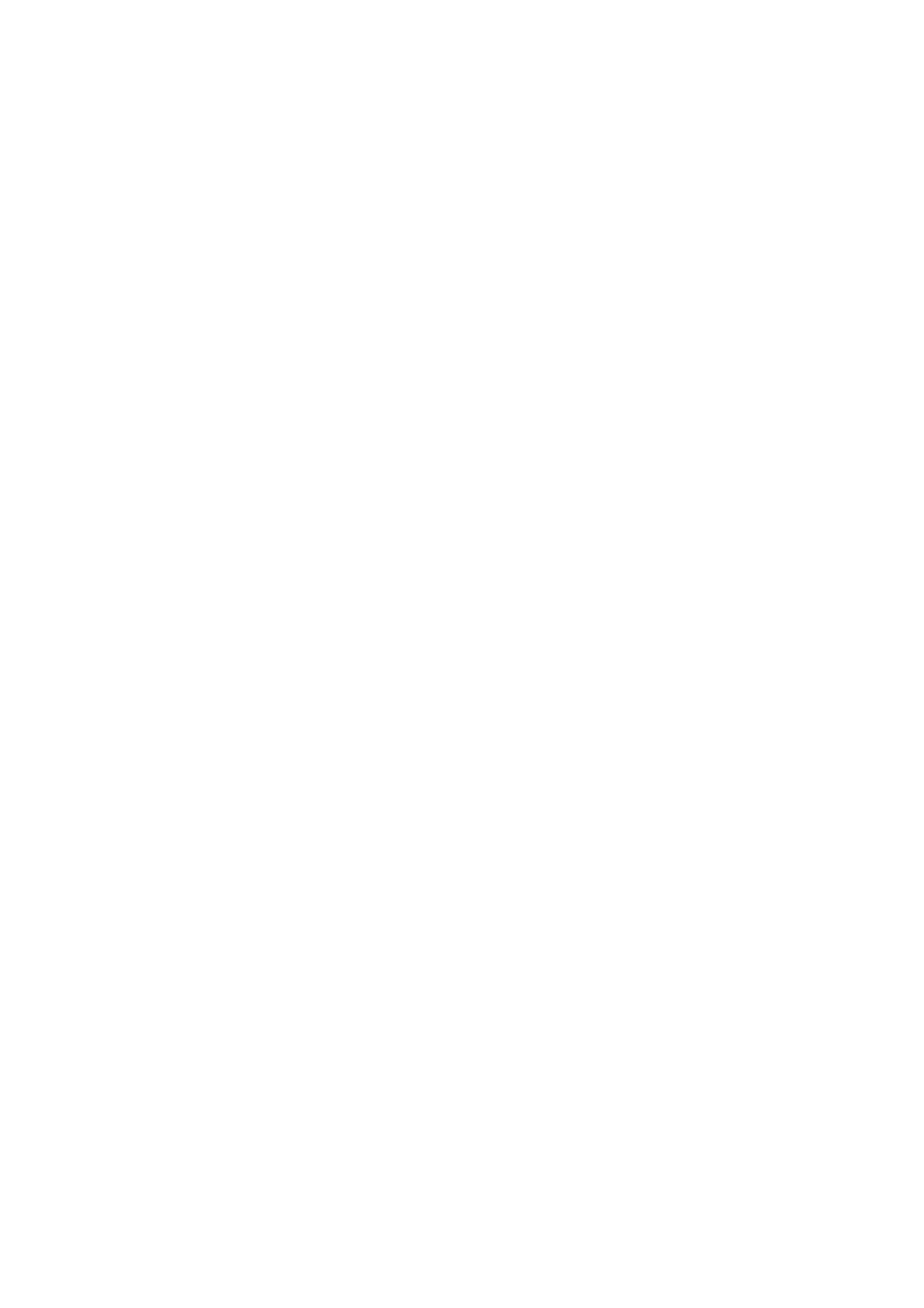

New South Wales

# **State Senate Bill 2010**

No , 2010

#### **A Bill for**

An Act to authorise the use of the term State Senate as a reference to the Legislative Council and to authorise the use of the term State Senator as a reference to a Member of the Legislative Council.